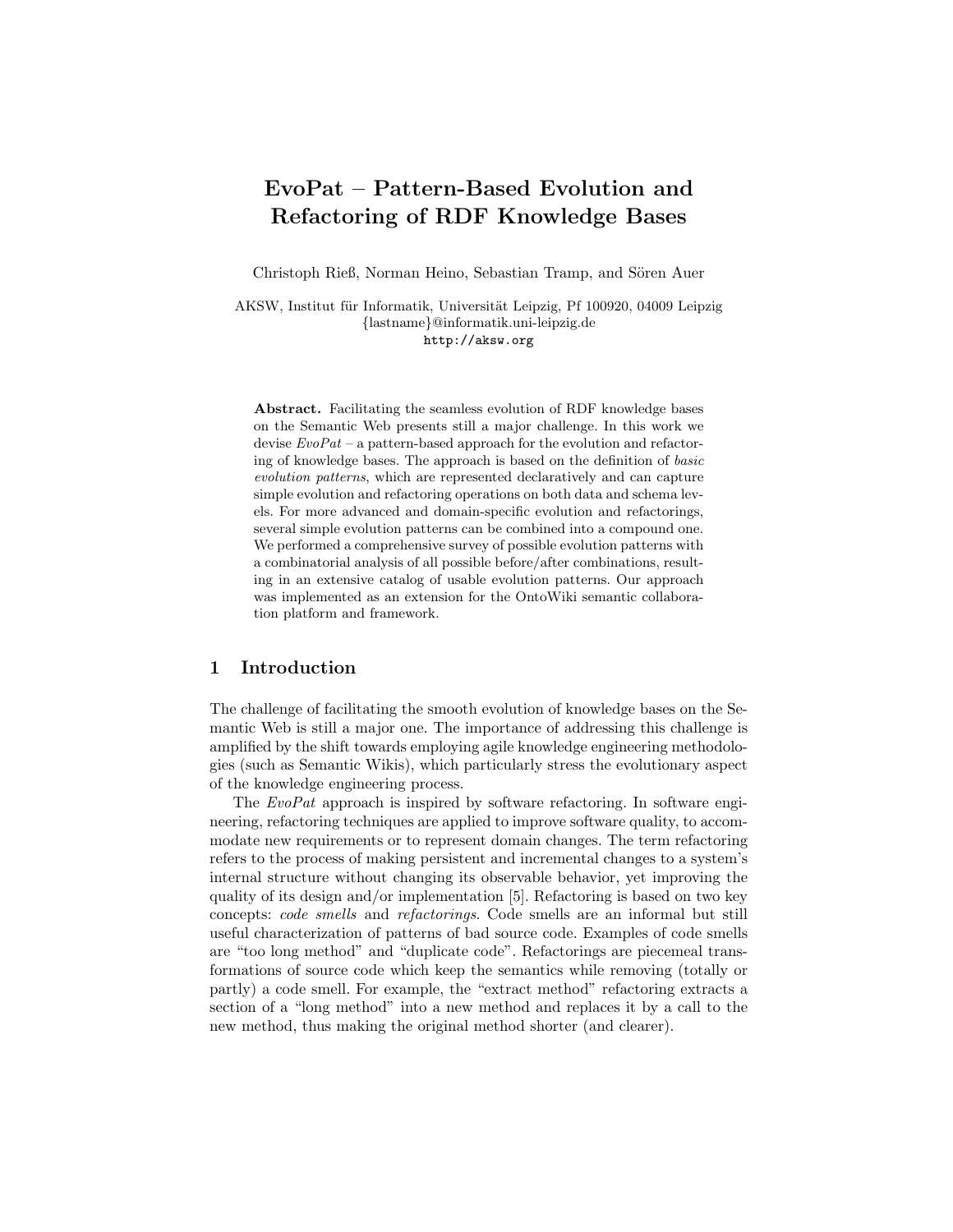Compared to software source code refactoring, where refactorings have to be performed manually or with limited programmatic support, the situation in knowledge base evolution on the Semantic Web is slightly more advantageous. On the Semantic Web we have a unified data model, the RDF data model, which is the basis for both, data and ontologies. In this work we exploit the RDF data model by devising a pattern-based approach for the data evolution and ontology refactoring of RDF knowledge bases. The approach is based on the definition of basic evolution patterns, which are represented declaratively and can capture atomic evolution and refactoring operations on the data and schema levels. In essence, a basic evolution pattern consists of two main components: 1) a SPARQL SELECT query template for selecting objects, which will be changed and 2) a SPARQL/Update query template, which is executed for every returned result of the SELECT query. In order to accommodate more advanced and domain-specific data evolution and refactoring strategies, we define a compound evolution pattern as a linear combination of several simple ones.

To obtain a comprehensive catalog of evolution patterns, we performed a survey of possible evolution patterns with a combinatorial analysis of all possible before/after combinations. Starting with the basic constituents of a knowledge base (i. e. graphs, properties and classes), we consider all possible combinations of the elements potentially being affected by an evolution pattern and the prospective result after application of the evolution pattern. This analysis led to a comprehensive library of 24 basic and compound evolution patterns. The catalog is not meant to be exhaustive but covers the most common knowledge base evolution scenarios as confirmed by a series of interviews with domain experts and knowledge engineers. The EvoPat approach was implemented as an extension for the OntoWiki semantic collaboration platform and framework.

Compared to existing approaches for knowledge base evolution, our declarative, pattern-based approach has a number of advantages:

- $-$  EvoPat is a *unified method*, which works for both data evolution and ontology refactoring.
- $-$  The modularized, *declarative* definition of evolution patterns is relatively simple compared to an imperative description of evolution. It allows domain experts and knowledge engineers to amend the ontology structure and modify data with just a few clicks.
- Combined with our RDF representation of evolution patterns and their exposure on the Linked Data Web, EvoPat facilitates the development of an evolution pattern ecosystem, where patterns can be shared and reused on the Data Web.
- The declarative definition of bad smells and corresponding evolution patterns promotes the (semi-)automatic improvement of information quality.

This paper is structured as follows: We describe the evolution pattern concepts in Section 2 and survey possible evolution patterns in Section 3. We showcase our implementation in Section 4 while we present our work in the light of related approaches in Section 5 and conclude with an outlook on future work in Section 6.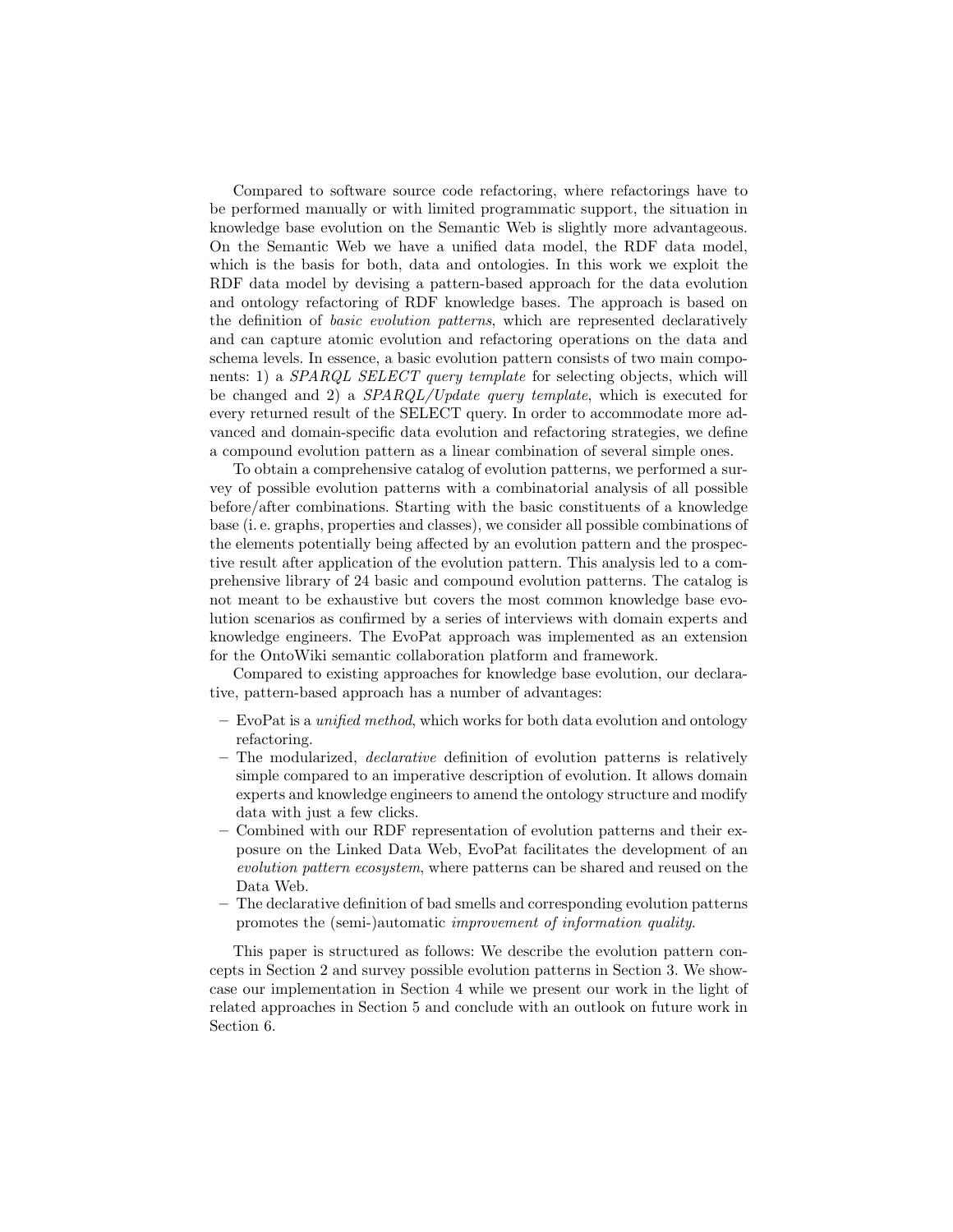# 2 Concepts

The EvoPat approach is based on the rationale of working as closely as possible with the RDF data model and the common ontology construction elements, i. e. classes, instances as well as datatype and object properties. With EvoPat we also aim at delegating bulk of the work during evolution processing to the underlying triple store. Hence, for the definition of evolution patterns we employ a combination of different SPARQL query templates. In order to ensure modularity and facilitate reusability of evolution patterns our definition of evolution patterns is twofold: basic evolution patterns accommodate atomic ontology evolution and data migration operations, while compound evolution patterns represent sequences of either basic or other compound evolution patterns in order to capture more complex and domain specific evolution scenarios. The application of a particular evolution pattern to a concrete knowledge base is performed with the help of the EvoPat pattern execution algorithm. In order to optimally assist a knowledge engineer we also define the concept of a bad smell in a knowledge base. We describe these individual EvoPat components in more detail in the remainder of this paper.

### 2.1 Evolution Pattern

Figure 1 describes the general composition of EvoPat evolution patterns. Bad smells (depicted in the lower left of Figure 1 have a number of basic or compound evolution patterns associated, which are triggered once a bad smell is traced. Basic and compound evolution patterns can be annotated with descriptive attributes, such as a label for the pattern, a textual description and other metadata such as the author of the pattern the creation date, revision etc.

Basic Evolution Pattern (BP). A basic evolution pattern consists of two main components: 1. a SPARQL SELECT query template for selecting objects, which will be changed and 2. a SPARQL/Update query template, which is executed for every returned result of the SELECT query. In addition, the placeholders contained in both query templates are typed in order to facilitate the classification and choreography of different evolution patterns. Please note, that in the following we will use the term variable for placeholders contained in SPARQL query templates. These should not be confused with variables contained in SPARQL graph patterns, which, however, do not play any particular role in this article. The following definition describes basic evolution patterns formally:

Definition 1 (Basic Evolution Pattern). A basic evolution pattern is a tuple  $(V, S, U)$ , where V is a set of typed variables, S is a SPARQL query template with placeholders for the variables from V, and U is a  $SPARQL/Update$  query template with placeholders referring to a result set which is generated by the SPARQL query template S.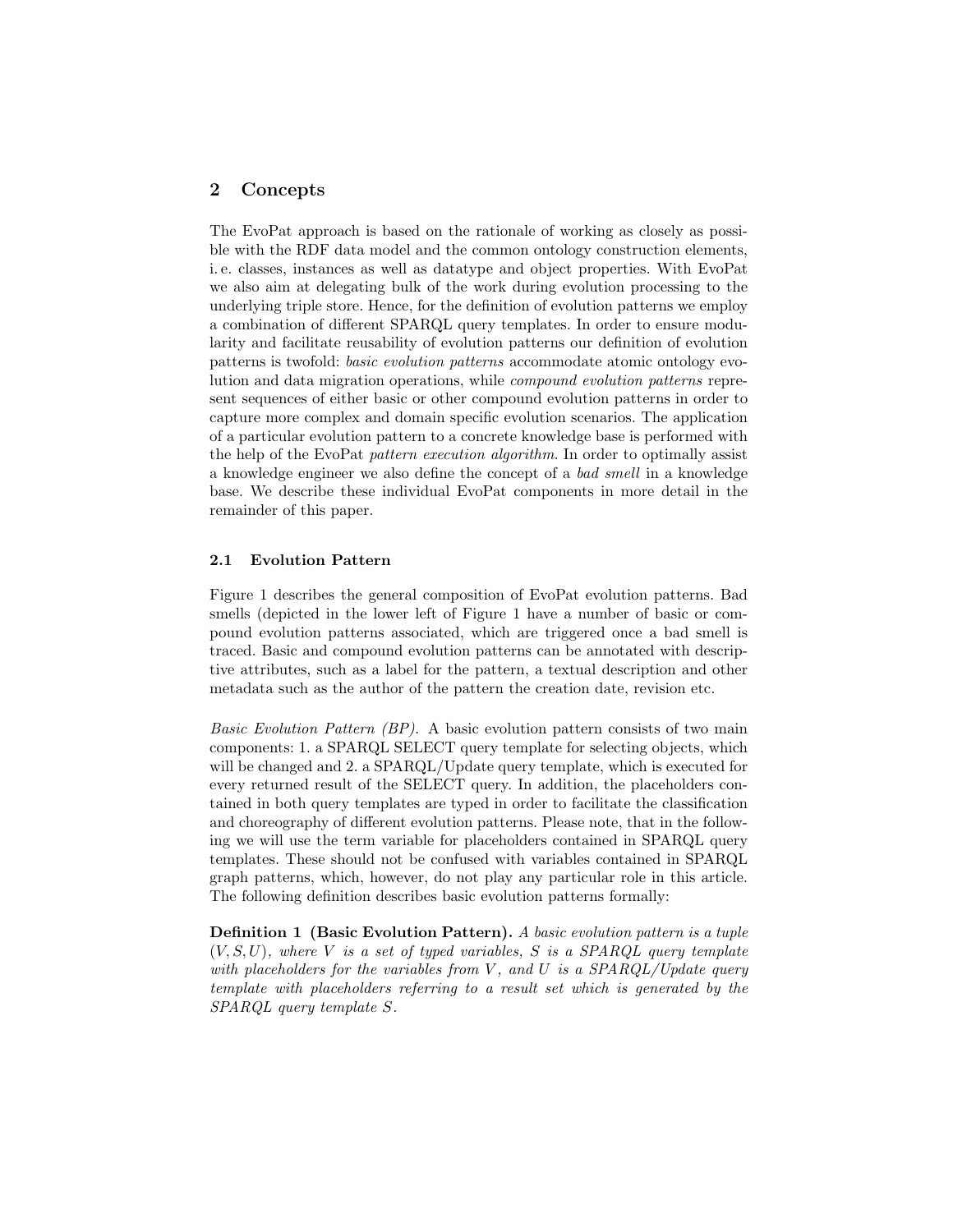

Fig. 1. Pattern composition with descriptive attributes, functional attributes and cardinality restrictions

```
1 V: dtProp type: PROPERTY
2 objProp type: PROPERTY
3 p type : TEMP
4 o type: TEMP
5 S: SELECT DISTINCT * WHERE {
6 % dtProp% % p% % \sim7 FILTER (
8 | sameTerm ({\cal V}_P)^s, rdfs: range) & &
9 | !sameTerm (%p%, rdf:type)
10 )
11 }
12 U: INSERT: % objProp% %p% %o%.
13 DELETE: %dtProp% %p% %o%.
```
Listing 1. Basic Evolution Pattern example: moving axioms from one property to another.

Listing 1 shows a basic evolution pattern, which moves axioms from one property to another. Lines 1-4 define the typed variables used in the pattern. Lines 5-11 contain the SELECT query template, while lines 12-13 contain the SPARQL/Update query template to be executed for each result of the SELECT query.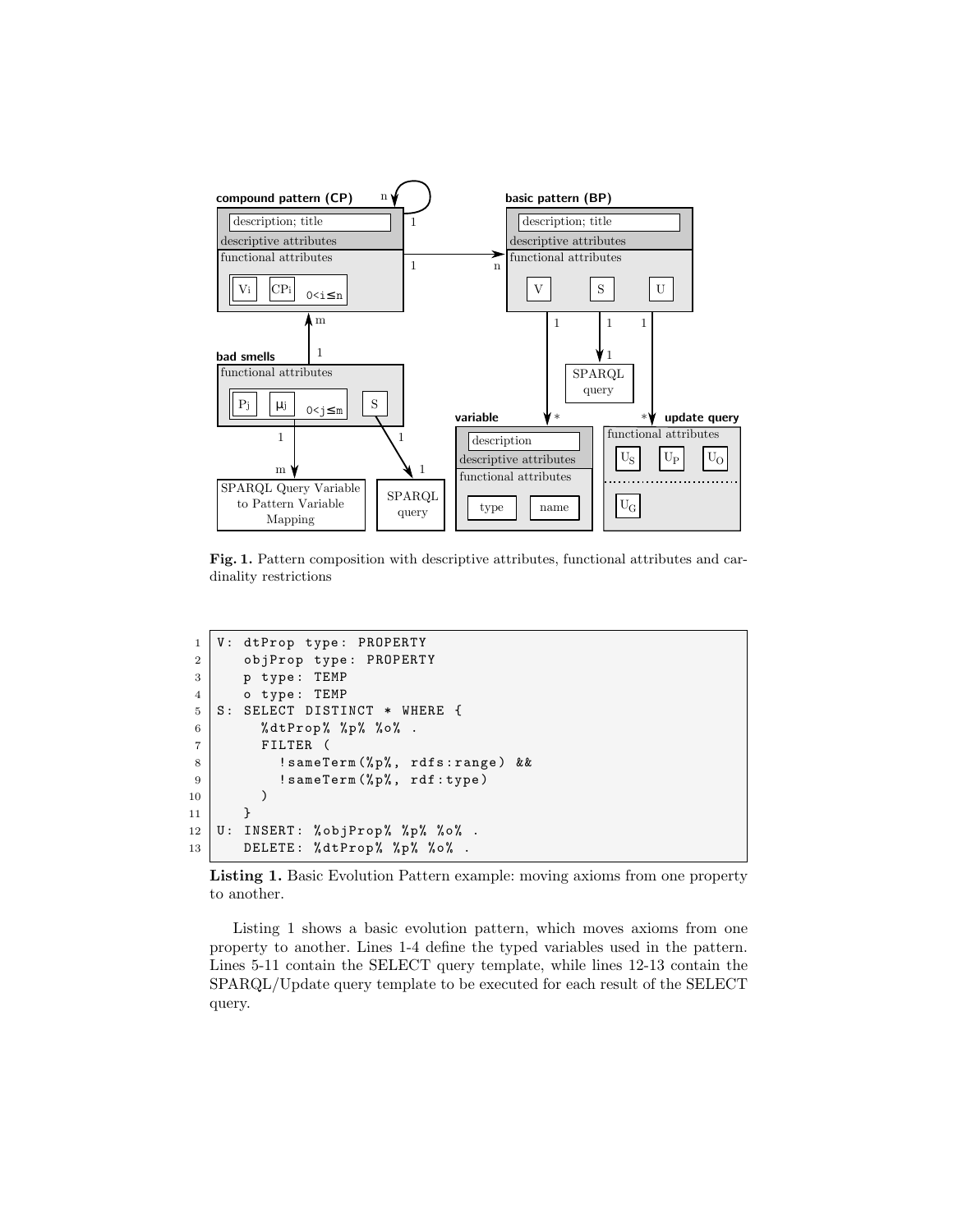Query preprocessor. In order to give a SPARQL query for previously unknown entities (since they are selected by the pattern SPARQL query), we introduce an extension to SPARQL that defines two additional types of variables and preprocessor functions:

- $-$  Pattern variables are enclosed in  $\%$  characters and will be replaced with the corresponding entity. Input variables are defined by the user applying the pattern (e. g. on which entity the pattern is to operate.). Temp variables are variables to which query results from the pattern SPARQL query are bound. They can be used in the SPARQL/Update query of the same pattern to describe triple updates. In Listing 1, line 12 the variable %objProp% is used to bind the newly created object property.
- Preprocessor functions are a means of performing certain actions with the entities bound to a variable. If e. g. the user wants URIs of a certain format or change the datatype of a created literal value, those functions can be used. We provide a number of pre-defined functions for the most common use cases.

Compound Evolution Pattern (CP). Basic evolution patterns alone are not sufficient to cover arbitrary evolution scenarios. Especially on higher abstraction levels of represented domain knowledge, it is feasible to represent ontology changes on the same level of abstraction. To this end, we define compound evolution patterns, consisting of several evolution patterns that are subsequently applied to a knowledge base.

**Definition 2 (Compound Evolution Pattern).** Let  $0 < i \leq n$ ,  $P_i$  be (basic or compound) patterns and  $V_i$  the corresponding sets of unbound variables in  $P_i$ . A sequence  $\mathbb{CP} \coloneqq (V_i, P_i)$  of patterns is called a compound pattern  $(\mathbb{CP})$ .

An example of a compound pattern for transforming a datatype property into an object property (including instance transformation) is given in listing 2. It consists of the following four basic sub patterns: moving property axioms, deleting datatype property, transforming instance data and creating object property.

```
1 // Sub pattern 1: (move axioms from dtProp to objProp)
2 | V: dtProp type: PROPERTY
3 objProp type: PROPERTY
4 p type: TEMP
5 o type: TEMP
6 S: SELECT DISTINCT * WHERE {
7 % dtProp % % p % % o % .
8 FILTER (
9 | SameTerm (% p%, rdfs: range) & &
10 | sameTerm (%p%, rdf: type)
11 )
12 }
13 U: INSERT: % objProp% %p% %o%.
14 DELETE: %dtProp% %p% %0%.
```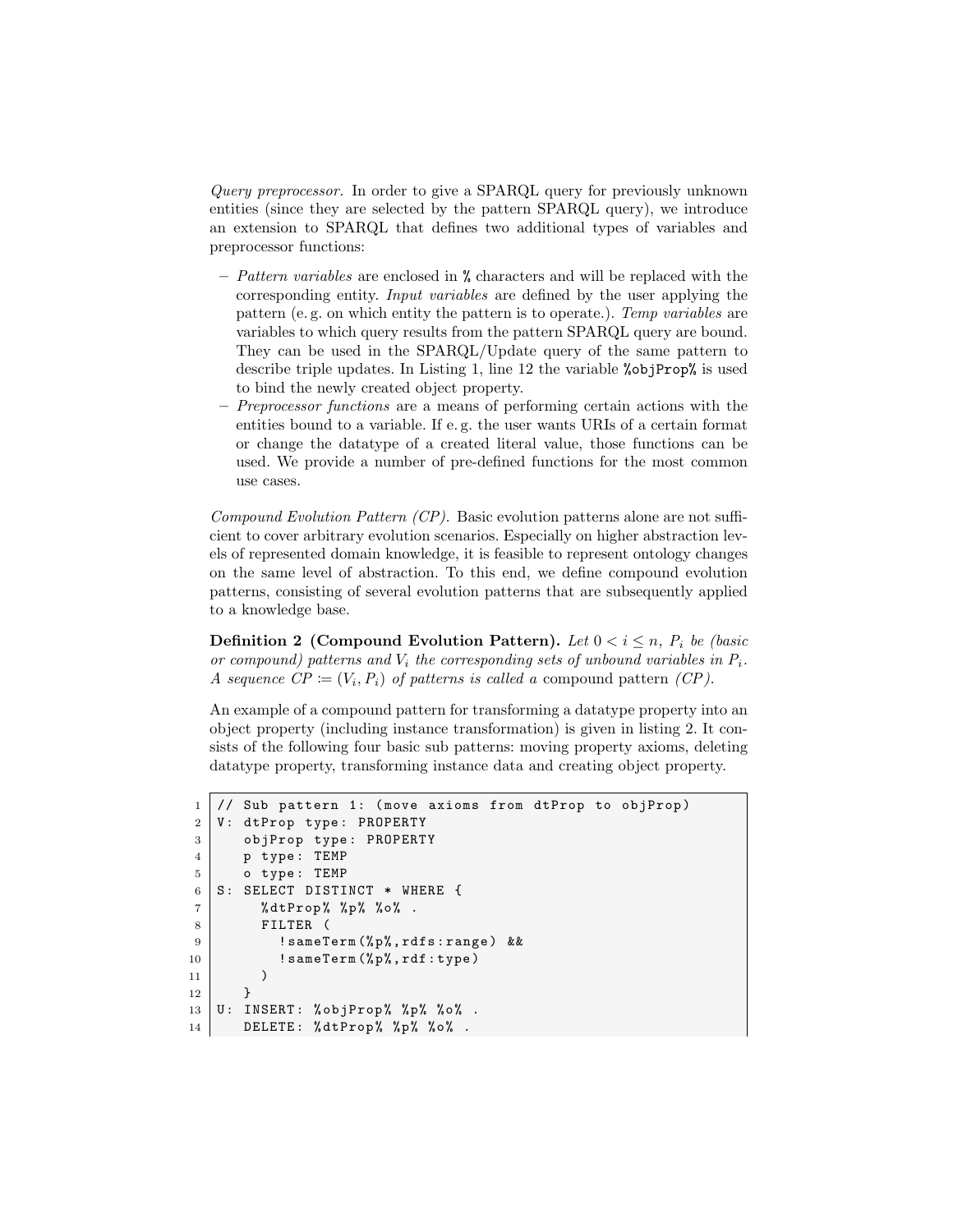```
15
16 \frac{\ }{\ } // Sub pattern 2: (delete dtProp)
17 V: dtProp type: PROPERTY
18 p type: TEMP
19 o type: TEMP
20 S: SELECT DISTINCT * WHERE {
21 % dtProp% % p% % \circ%.
22 }
23 U: DELETE: %dtProp% %p% %o%.
24
25 \frac{1}{1} Sub pattern 3: (transform instance data)
26 V: dtProp type: PROPERTY
27 inst type: TEMP
28 o type: TEMP
29 | objProp: PROPERTY
30 S: SELECT DISTINCT * WHERE {
31 %inst% %dtProp% %0%.
32 }
33 U: INSERT :
34 % inst % % objProp % getTempUri ( getNamespace (% objProp %) ,% o %).
35 getTempUri ( getNamespace (% objProp%), % o%) rdfs: label % o%.
36 DELETE: %inst% %dtProp% %0%
37
38 // Sub pattern 4: ( create property )
39 V: objProp type: PROPERTY
40 \mid S:
41 | U: INSERT: %objProp% rdf:type owl:ObjectProperty.
```
Listing 2. Compound Evolution Pattern example: transforming a datatype into an object property while maintaining instance consistency.

## 2.2 Evolution Pattern Processing

Algorithm 2.2 outlines the evolution pattern processing. The algorithm uses an evolution pattern  $P$ , a graph  $G$  and a set of variable bindings  $B$  as input. Depending on the type of pattern (basic or compound) the following steps are performed.

Basic pattern. If P is a basic pattern, the variables in the query are substituted with respect to their binding in  $B$ . Each of the update patterns contained in  $P$ is processed as follows:

- 1. If the update pattern sets an explicit graph, the active graph is set to that graph, else it is set to the default graph.
- 2. The variables in the update pattern are substituted according to B
- 3. Changes are determined by executing the SPARQL query in P on G.
- 4. The changes are then applied to the active graph.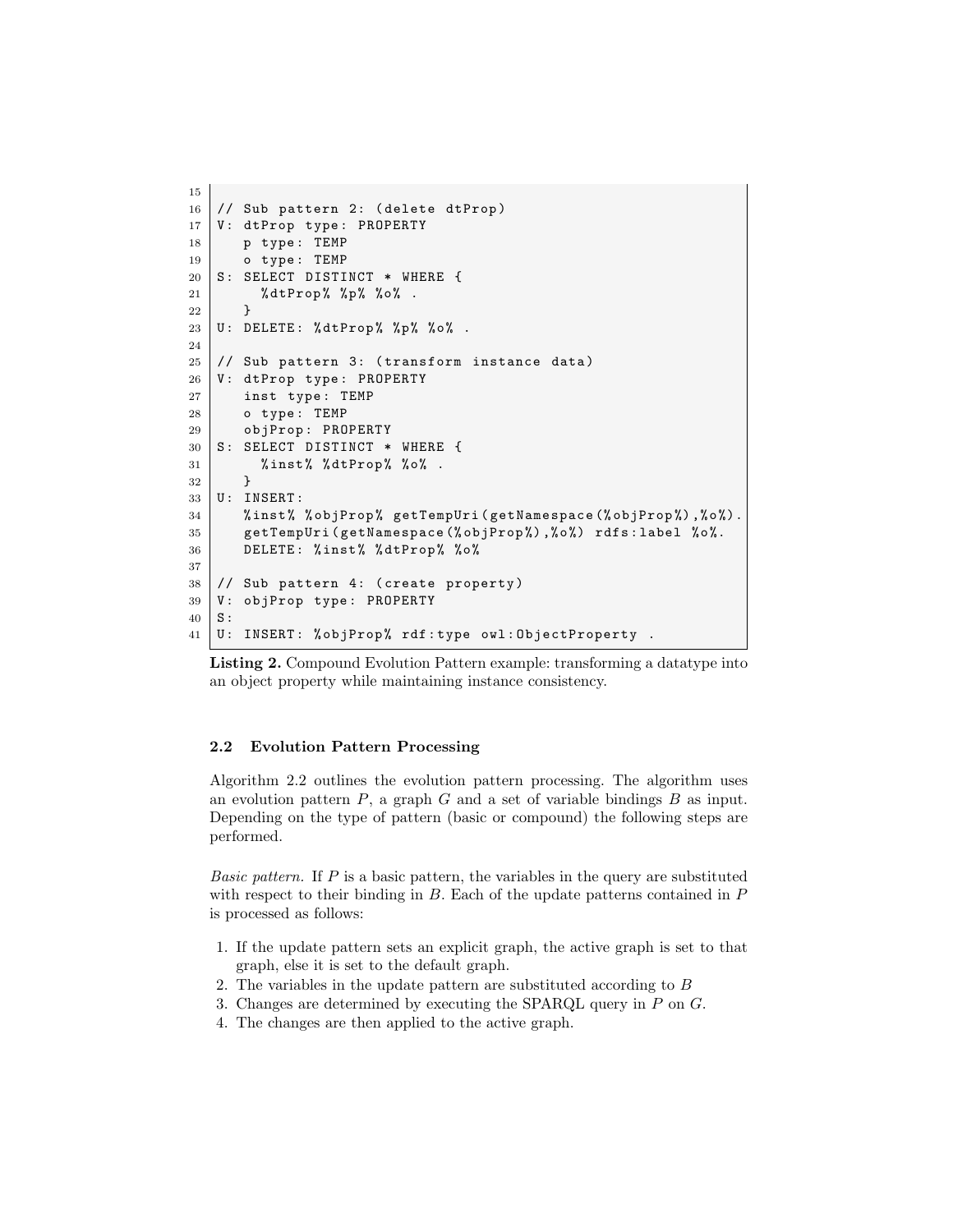Compound pattern. Compound patterns are resolved to basic patterns. For each of the basic patterns the above steps are performed. The output of the algorithm is a set of changes on the respective graphs.

| <b>Algorithm 1</b> Pattern execution sequence                                    |
|----------------------------------------------------------------------------------|
| <b>Require:</b> Pattern P                                                        |
| <b>Require:</b> RDF graph $G$                                                    |
| <b>Require:</b> Variable bindings B                                              |
| <b>if</b> $P$ is Basic Pattern then                                              |
| substitute variables in SPARQL Query according to $B$                            |
| execute preprocessor functions in $P$                                            |
| $QR :=$ SPARQL query result of P on G                                            |
| for all update patterns of $P$ as $UP$ do                                        |
| if $UP$ has graph then                                                           |
| active graph $AG =$ graph of UP                                                  |
| else                                                                             |
| active graph $AG =$ default graph G                                              |
| end if                                                                           |
| substitute variables in $UP$ according to $B$                                    |
| generate changes $CS$ of $UP$ on $AG$ with $QR$                                  |
| apply changes $CS$ to $AG$                                                       |
| end for                                                                          |
| else                                                                             |
| for all basic patterns in compound pattern P as $SP$ do //maintain correct order |
| execute Base Pattern $SP$ //see above                                            |
| end for                                                                          |
| end if                                                                           |

## 2.3 Bad Smells

In order to assist knowledge engineers and domain experts as much as possible with the evolution of a knowledge base we also provide a formal definition for a bad smell in a certain knowledge base. In essence, a bad smell is represented via a SPARQL SELECT query, which detects a suspicious structure in a knowledge base. In most scenarios, there will be one (or multiple) evolution patterns addressing exactly the issue raised by a certain bad smell. Hence, we allow to assign one (or multiple) evolution patterns to the bad smell for resolving that issue. In order to further automatize the resolving of bad smells each evolution pattern can be assigned with a mapping from the bad smells result set to the variables used in the evolution patterns.

**Definition 3 (Bad smell).** A bad smell is a tuple  $(S, (P_i, \mu_i))$ , where S is a  $SPARQL$  query and  $(P_i, \mu_i)$  is a list of possible evolution patterns  $P_i$  for resolving the bad smell with an associated mapping  $\mu_i$ , which maps results of S to the variables in  $P_i$ .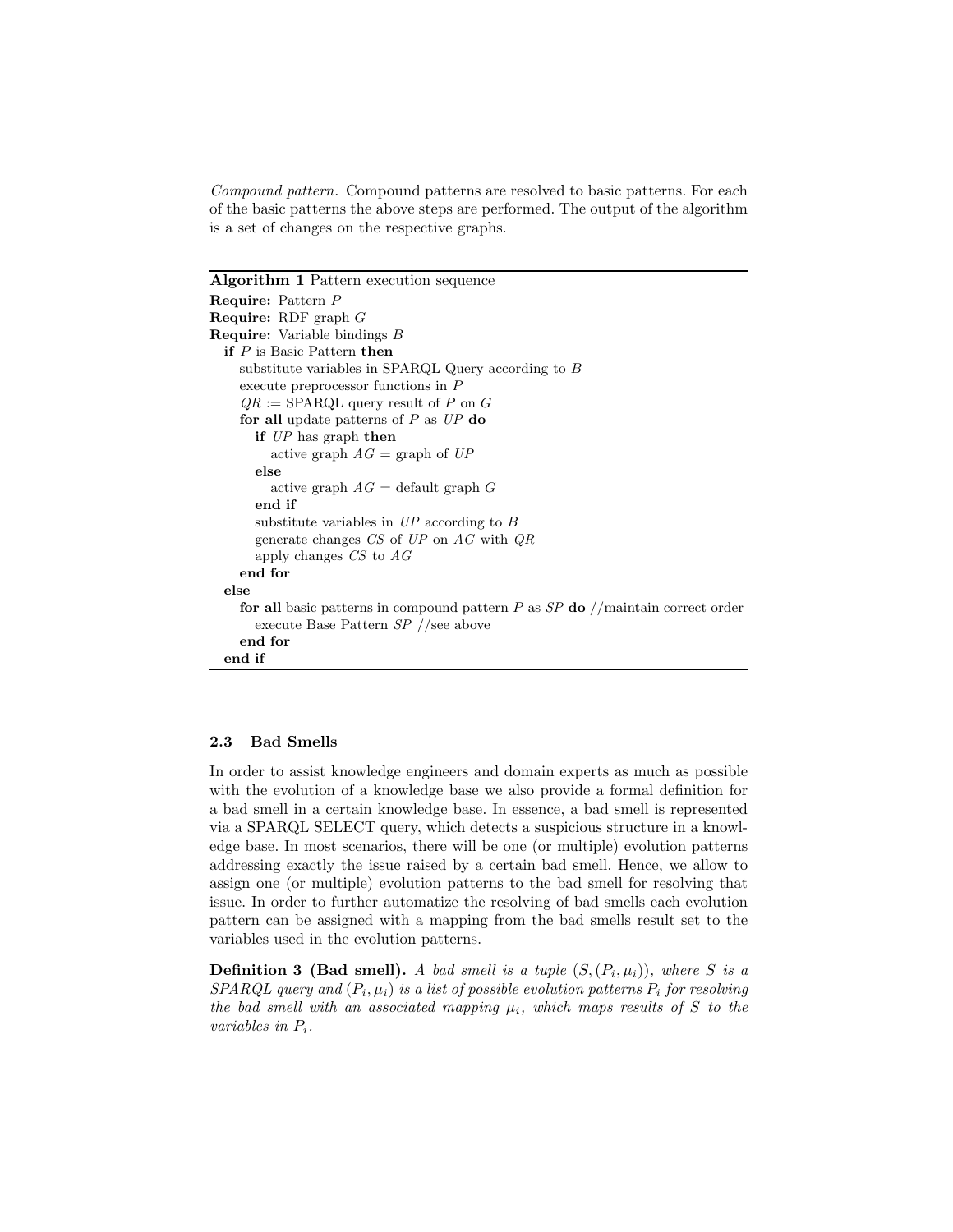```
1 SELECT ? s ? p ? o
2 WHERE {
3 ? 3 ? 3 ? p ? o .
4 7p a owl:DatatypeProperty.
5 7p rdfs: range ? range
6 FILTER (DATATYPE (?o) != ?range)
7 }
```
Listing 3. Bad smell example: selecting statements for which the datatype of the object doesn't match the rdfs:range of the property.

An example of a bad smell is given in listing 3. It selects all statements whose object is a literal with a datatype that does not match the rdfs:range of the property of that statement. The result set from the bad smell query can be directly applied as input to a pattern that typecasts literal values to the correct datatype.

In certain cases a knowledge base evolution can be even performed completely automatically. This is the case if and only if both of the following conditions are met.

- The bad smell can only be resolved by exactly one evolution pattern and
- the mapping to the evolution pattern's variables is complete in the sense that all variables will be assigned values from the bad smell's query result set.

#### 2.4 Serialization in RDF

To facilitate the exchange and reuse of previously defined evolution patterns we developed an RDF serialization, i. e. an RDF vocabulary for representing evolution patterns<sup>1</sup>. Together with an updated log publishing (such as e.g. proposed in [1]) on the Linked Data Web this facilitates the creation of an evolution ecosystem, where generic and domain specific evolution patterns are shared and reused and data cleansing and migration strategies can be also performed in network of linked knowledge bases.

# 3 Pattern Survey and Classification

In order to obtain a comprehensive catalog of evolution patterns we pursued a three-fold strategy: (1) we performed a comprehensive literature review, (2) we looked at all combinatorial combinations of before/after states and (3) we conducted a number of interviews with knowledge engineers and domain experts, which were involved in medium-scale knowledge base construction projects and retrospectively reviewed the evolution of these knowledge bases.

 $1$  The vocabulary for representing evolution patterns is available at: http://ns.aksw.org/Evolution/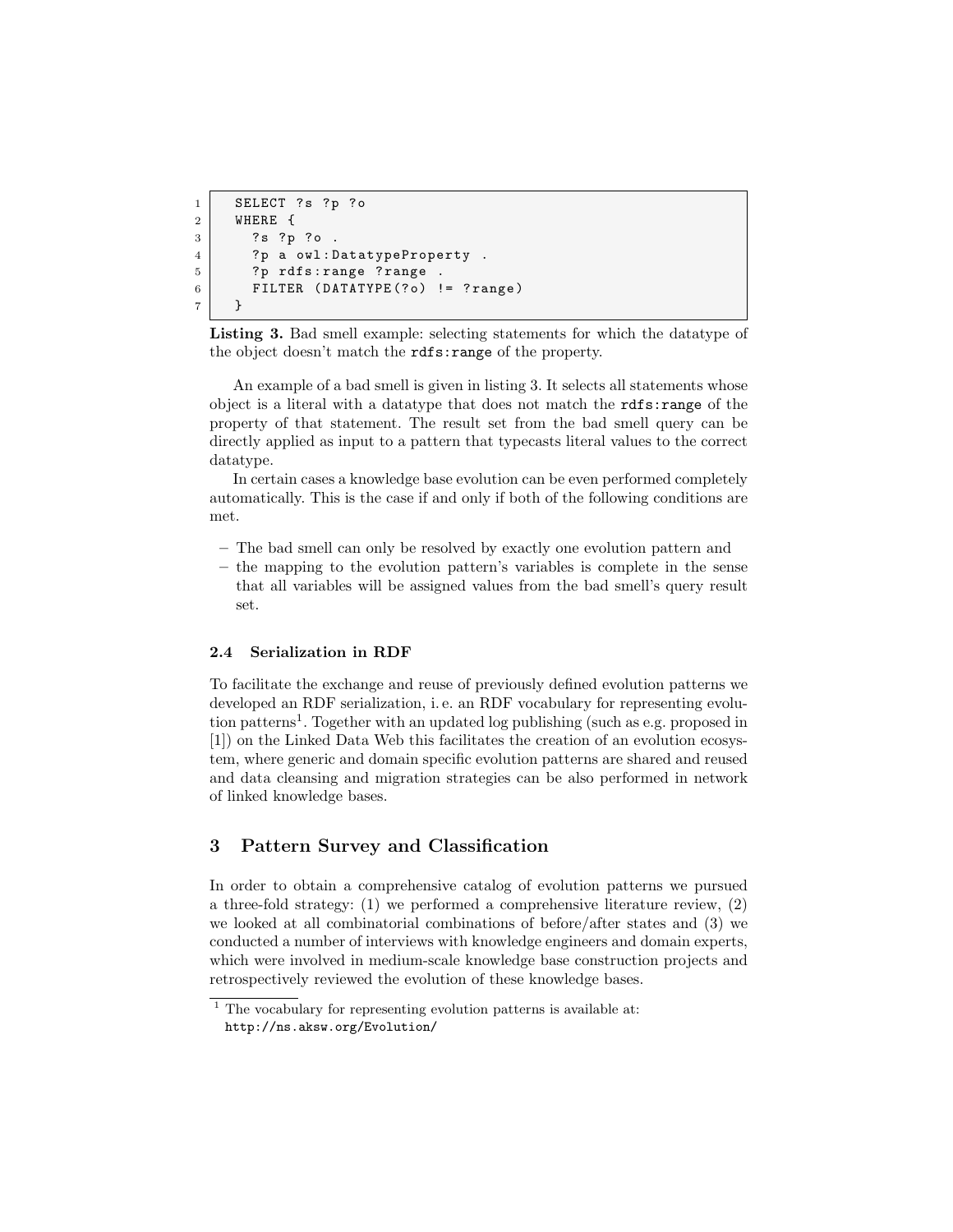|                                        | Ø  | $C+$          | $P+$                     | $G +$ | PC | PG | CG |  |
|----------------------------------------|----|---------------|--------------------------|-------|----|----|----|--|
| Ø                                      | ok | $\alpha$      | ok                       | ok    |    |    |    |  |
| $C+$                                   | ok | $\mathbf{ok}$ | $\alpha$                 |       |    |    | ok |  |
|                                        | ok | ok            | ok                       |       | ok | ok |    |  |
| $P +$<br>$G +$<br>$PC$<br>$PG$<br>$CG$ | ok |               |                          | ok    |    |    |    |  |
|                                        |    |               | $\overline{\mathrm{ok}}$ |       |    |    |    |  |
|                                        |    |               | $\overline{\mathrm{ok}}$ |       |    |    |    |  |
|                                        |    | ok            |                          |       |    |    |    |  |
|                                        |    |               |                          |       |    |    |    |  |

Table 1. Combinatorially possible before/after evolution states. Impossible combinations are blackened out.

Literature review. Most work concerned with ontology evolution patterns identifies a number of useful patterns but gives only an informal description which cannot be used for implementing an evolution software system. In [10], evolution patterns that work on the ontology level are identified. A classification of evolution patterns in four levels of abstraction is presented in [7]. The levels identified by the authors helped us in our classification system. In the interviews we conducted, the need for representational changes where identified. Thus, we added another layer that deals with syntactic changes to resources (i. e. renaming a URI). The authors of [3] present a number of patterns with formally defined participants and execution steps. We extended the approach, providing a pattern behavior in the form of SPARQL/Update queries that can directly be built into Semantic Web applications.

Combinatorial analysis. In order to ensure, that we achieved a comprehensive coverage of all possible evaluation patterns we followed a combinatorial analysis. We considered all possible combinations of ontology construction elements (i. e. classes, properties and (sub-)graphs) which are potentially affected by the application of a basic evolution pattern and the possible combinations of remaining elements after the pattern has been applied. All possible combinations are displayed in Table 1. For each of the potentially possible combinations we performed an analysis whether evolution patterns actually exist in practice. The results of this analysis are also summarized in Table 2. Combinations where possible patterns can be represented as combinations of basic evolution patterns are marked with a white background. Those combinations were no basic evolution patterns exist are blackened out.

Interviews and retrospective coverage checks. In order to ground our findings from the literature review and combinatorial analysis, we had an in-depth look at several medium- to large-scale knowledge base construction projects. These included in particular the Vakantieland e-tourism knowledge base for the Netherlands [9], the Leipzig Professors Catalog [2] and the development of an ontology for the energy sector, which was performed by our industry partner Business Intelligence GmbH. We also retrospectively reviewed the evolution of these knowl-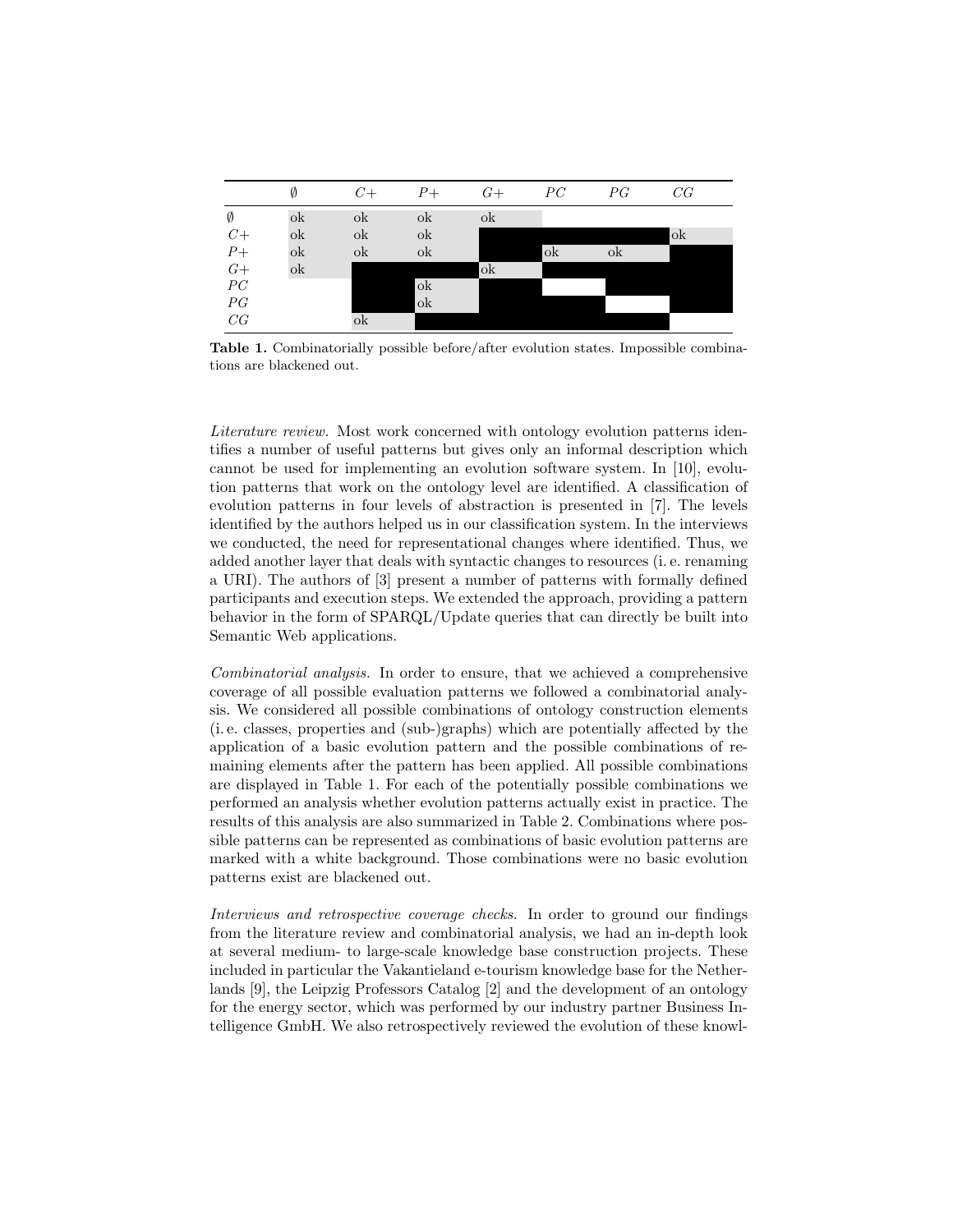

Fig. 2. System architecture with internal functional units and provided services. Patterns are exposed as Linked Data.

edge bases and analyzed to what extend the previously defined evolution patterns would cover the found evolution steps.

# 4 Implementation

The EvoPat approach was implemented as an extension to OntoWiki – a tool for browsing and collaboratively editing RDF knowledge bases. It differs from other Semantic Wikis insofar as OntoWiki uses RDF as its natural data model instead of Wiki texts. Information in OntoWiki is always represented according to the RDF statement paradigm and can be browsed and edited by means of views. These views are generated automatically by employing ontology features such as class hierarchies or domain and range restrictions. OntoWiki adheres to the Wiki principles by striving to make the editing of information as simple as possible and by maintaining a comprehensive revision history. This history is also based on the RDF statement paradigm and allows to roll back prior change sets. OntoWiki has recently been extended to incorporate a number of Linked Data features, such as exposing all information stored in OntoWiki as Linked Data as well as retrieving background information from the Linked Data Web [6]. Apart from providing a comprehensive user interface, OntoWiki also contains a number of components for the rapid development of Semantic Web applications, such as the RDF API Erfurt<sup>2</sup>, methods for authentication, access control, caching and various visualization components.

 $^{\rm 2}$  http://aksw.org/Projects/Erfurt/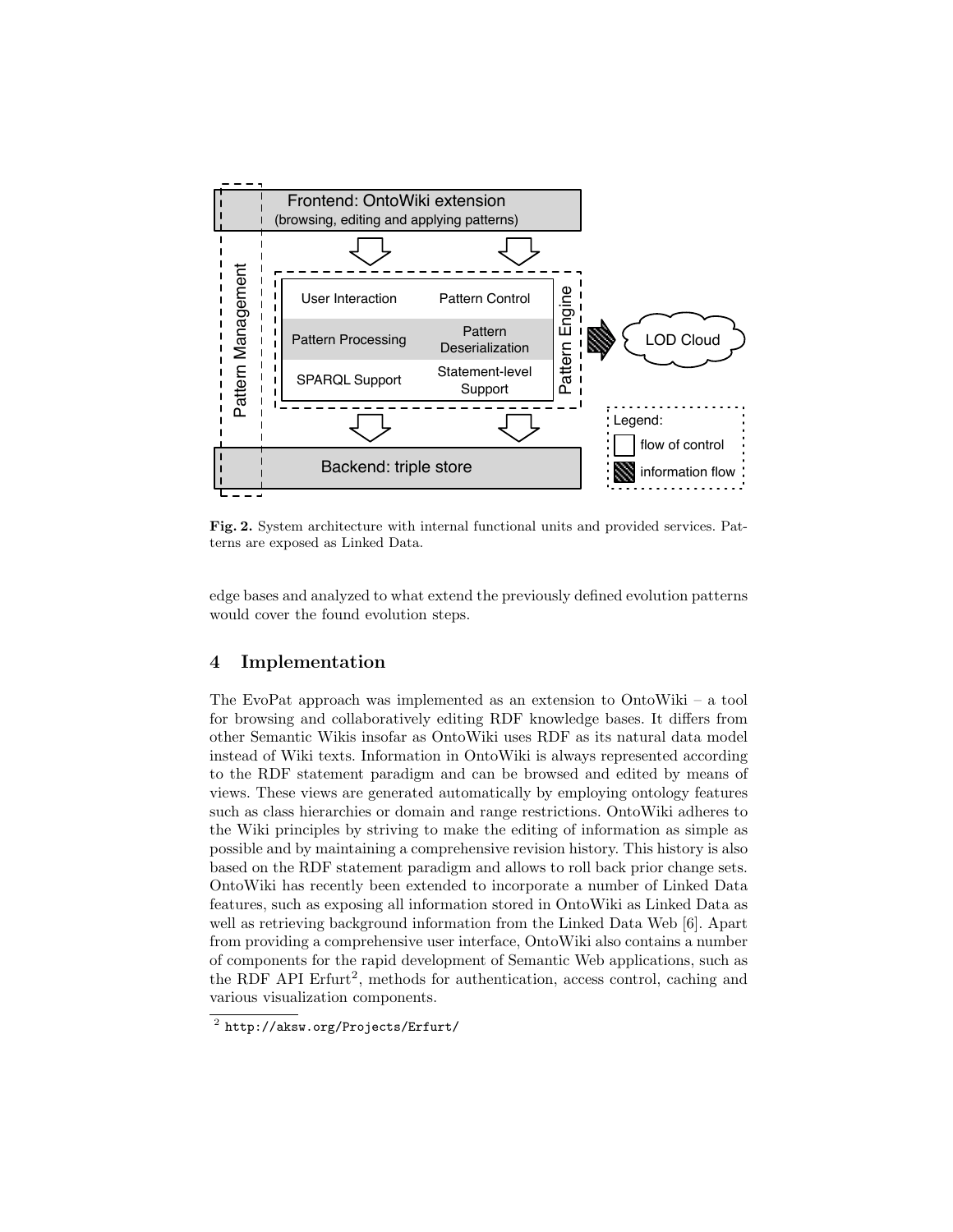| Ontology level (OWL)                                   |                       |                                                                               |  |  |  |
|--------------------------------------------------------|-----------------------|-------------------------------------------------------------------------------|--|--|--|
| Before                                                 | After                 | Description                                                                   |  |  |  |
| Ø                                                      | Ø                     | Trivial empty pattern (no actions taken)                                      |  |  |  |
| Ø                                                      | $C+, P+$ or $G+$      | Creating class, property or graph                                             |  |  |  |
| $C+, P+$ or $G+$                                       | Ø                     | Deleting class, property or graph                                             |  |  |  |
| $C+$                                                   | $C+$                  | Subclassing, union, merging, splitting classes                                |  |  |  |
| $P+$                                                   | $P+$                  | Property axioms (functional, symmetric, domain,                               |  |  |  |
|                                                        |                       | range, etc.)                                                                  |  |  |  |
| $G+$                                                   | $G+$                  | Graph merging and splitting, graph annotation                                 |  |  |  |
| $C+$                                                   | $P+$                  | Remodeling from class membership to distinct                                  |  |  |  |
|                                                        |                       | property value                                                                |  |  |  |
| $P+$                                                   | $C+$                  | Remodeling from distinct property value to class                              |  |  |  |
|                                                        |                       | membership                                                                    |  |  |  |
| $C+$                                                   | CG                    | Class extraction from named graph                                             |  |  |  |
| $_{\rm CG}$                                            | $C+$                  | Merging classes into graph                                                    |  |  |  |
| P                                                      | PC                    | Converting data type to object property                                       |  |  |  |
| PC                                                     | P                     | Converting object to data type property (incl. ax-                            |  |  |  |
|                                                        |                       | ioms)                                                                         |  |  |  |
| Instance and data level (RDFS)                         |                       |                                                                               |  |  |  |
| Input                                                  | Output                | Description                                                                   |  |  |  |
|                                                        |                       |                                                                               |  |  |  |
| $I^*$                                                  | Ι                     | Instances merging                                                             |  |  |  |
| $I^*, C^*$                                             | $I^*$                 | Instances reclassification                                                    |  |  |  |
| $I^*, P, O$                                            | $I^\ast$              | Adding data to instances                                                      |  |  |  |
| $I^*, P, P^*$                                          | $I^*$                 | Generating data from existing instances data                                  |  |  |  |
| $I^*, L^*$                                             | $I^*$                 | Converting literal property values to resources                               |  |  |  |
| $I^*, R^*$                                             | $I^*$                 | Converting resources to literal property values                               |  |  |  |
| $I^*(,P^*,O^*)$                                        | $I^*$                 | Moving data (predicates and objects) from one                                 |  |  |  |
|                                                        |                       | instance to another                                                           |  |  |  |
|                                                        |                       | <i>Entity level (RDF)</i>                                                     |  |  |  |
| Input                                                  | Function              | Description                                                                   |  |  |  |
|                                                        |                       | Literal, datatype Setting datatype Datatype added, changed or removed         |  |  |  |
|                                                        | on literal            |                                                                               |  |  |  |
|                                                        |                       | Literal, language Setting language Literal language added, changed or removed |  |  |  |
|                                                        | on literal            |                                                                               |  |  |  |
| RegExp                                                 | search/regexp replace | Performs a regular expression search and replace                              |  |  |  |
| replace                                                |                       | on literal value                                                              |  |  |  |
| $Syntactic/representational level (RDF/XML, N3, etc.)$ |                       |                                                                               |  |  |  |
| Input                                                  | Function              | Description                                                                   |  |  |  |
|                                                        |                       |                                                                               |  |  |  |
| URI, namespace Set URI prefix                          |                       | Changes prefixes for a resource                                               |  |  |  |
| URI, local name Set local name                         |                       | Changes local name of a resource                                              |  |  |  |

Table 2. Overview of valid evolution patterns on four levels of abstraction.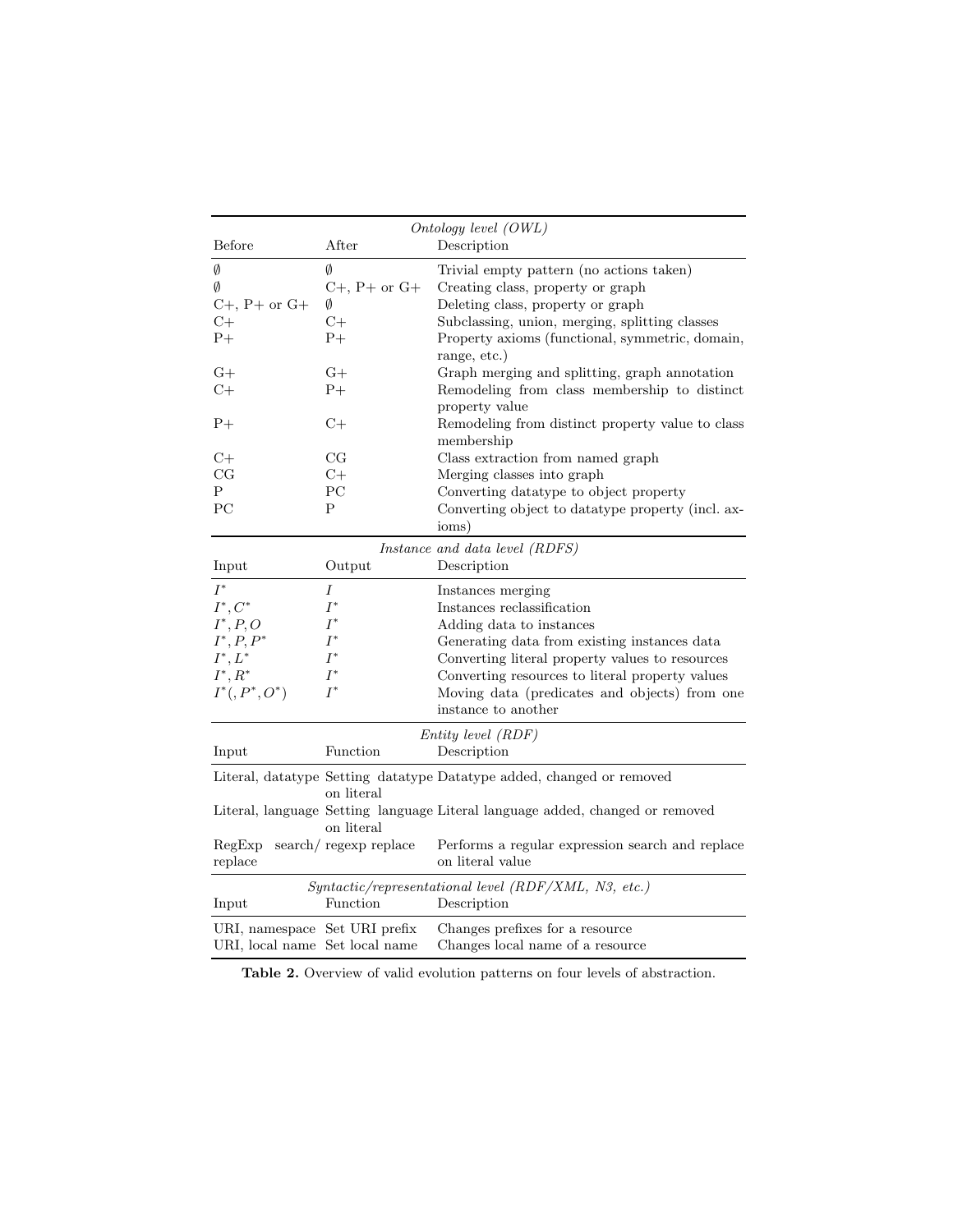The general architecture of the EvoPat extension is depicted in Figure 2. It consists of four distinct components. Core of the EvoPat implementation is the pattern engine, which in particular handles processing, storing, versioning and exposing evolution patterns as Linked Data on the data web. It interacts via SPARQL with a triple store representing the EvoPat backend. The EvoPat frontend facilitates the user friendly browsing/selection, configuration and application of evolution patterns. The pattern management component as a logical component spans several architectural layers. It implements the required APIs needed by the user interface and backend for managing patterns.

Different versions of ontologies resulting from applying evolution patterns can be managed through OntoWiki's versioning component. Similar to database transactions, the changes on the statement level that result from applying a certain evolution pattern can be grouped and versioned as a single change.

| Suche nach Ressourcen                     |                                        |                                                   |                                                                                                                                                                 |          | & savepattern       |               |  |
|-------------------------------------------|----------------------------------------|---------------------------------------------------|-----------------------------------------------------------------------------------------------------------------------------------------------------------------|----------|---------------------|---------------|--|
|                                           |                                        |                                                   |                                                                                                                                                                 |          |                     |               |  |
| Wissensbasen                              | dtProp                                 | birth                                             |                                                                                                                                                                 | PROPERTY |                     |               |  |
| Bearbeiten Ansicht                        | objProp                                | http://catalogus-professorum.org/cpm/birthDate    |                                                                                                                                                                 | PROPERTY |                     |               |  |
| <b>OntoWiki System Configuration</b>      |                                        | http://catalogus-professorum.org/cpm/birthState   |                                                                                                                                                                 |          |                     |               |  |
| Philosopher's Ontology                    | execution took: 0.503 s                |                                                   |                                                                                                                                                                 |          |                     |               |  |
| Catalogus Professorum Modell (CPM)        |                                        | http://catalogus-professorum.org/cpm/birthPlace   | http://catalogus-professorum.org/cpm/birthCountry                                                                                                               |          |                     |               |  |
| Professorenkatalog Leipzig                |                                        |                                                   |                                                                                                                                                                 |          |                     |               |  |
| <b>Conference Model</b>                   |                                        |                                                   |                                                                                                                                                                 |          |                     |               |  |
|                                           | <b>OntoWiki</b>                        | <b>OntoWiki Evolution Pattern Engine</b>          |                                                                                                                                                                 |          |                     |               |  |
| <b>Navigation: Classes</b>                | Benutzer Extras Hilfe Debug            |                                                   |                                                                                                                                                                 |          |                     | & savepations |  |
| Bearbeiten Ansicht Typ                    | Suche nach Ressourcen                  |                                                   |                                                                                                                                                                 |          |                     |               |  |
| Search in Navigation                      |                                        | add                                               |                                                                                                                                                                 |          |                     |               |  |
| ø<br>Person                               | Wissensbasen<br>Ansight                | Name for ComplexPattern:                          |                                                                                                                                                                 |          |                     |               |  |
| Ø<br>Körperschaft                         |                                        | Convert datatype to object property - full        |                                                                                                                                                                 |          |                     |               |  |
| Vorname                                   | Professorenkatalog Leipzig             | Description for ComplexPattern:                   |                                                                                                                                                                 |          |                     |               |  |
| ø<br>Lebensabschnitt                      | <b>Navigation: Classes</b>             | <b>O</b>                                          | Deletes old property and all its assignements are transformed to new resources with old data value as label and creates new object property                     |          |                     |               |  |
| Veröffentlichung                          | Bearbeiten Ansicht Typ                 | hide show del<br>Name for SubPattern:             |                                                                                                                                                                 |          |                     |               |  |
| Familie                                   | Search in Navigation                   | Move axioms from datatype to object property      |                                                                                                                                                                 |          |                     |               |  |
| Query                                     |                                        | Description for SubPattern:                       |                                                                                                                                                                 |          |                     |               |  |
| ø<br>Institution                          | <sup>1</sup> Nothing to navigate here. |                                                   | Moves all axioms except for range axioms and type axioms                                                                                                        |          |                     |               |  |
| $\circ$<br>Organisation                   |                                        | Variablename                                      | Variabletype                                                                                                                                                    |          | Variabledescription | add           |  |
| $\circ$<br>Beziehung zu einer Institution | Anmeldur                               | dtProp                                            | PROPERTY                                                                                                                                                        | ٠        | datatype property   | del           |  |
| v Show Me More                            |                                        |                                                   | TEMP                                                                                                                                                            |          |                     | de            |  |
|                                           | OpenID FOAF+SSL<br>Local               | $\circ$                                           |                                                                                                                                                                 |          | temp object         |               |  |
|                                           |                                        | objProp                                           | PROPERTY                                                                                                                                                        | ٠        | object property     | del           |  |
|                                           | Benutzema                              | $\mathsf{P}$                                      | TEMP                                                                                                                                                            |          | temp pred           | dol           |  |
|                                           | Kenrwort                               |                                                   |                                                                                                                                                                 |          |                     |               |  |
| Selectquery<br>Remember me                |                                        |                                                   |                                                                                                                                                                 |          |                     |               |  |
|                                           |                                        |                                                   | {%dtProp%%p%%o%.FILTER (!sameTerm(%p%, <http: 01="" 2000="" rdf-schema#range="" www.w3.org="">) &amp;&amp; !sameTerm(%p%,<http: td="" www.<=""></http:></http:> |          |                     |               |  |
|                                           | Anmeldung                              | Register                                          |                                                                                                                                                                 |          |                     |               |  |
|                                           |                                        | Inserttriples                                     |                                                                                                                                                                 |          |                     | add           |  |
|                                           |                                        | %objProp% %p% %o%                                 |                                                                                                                                                                 |          |                     | de            |  |
|                                           |                                        | Deletetriples                                     |                                                                                                                                                                 |          |                     | add           |  |
|                                           |                                        | %dtProp% %p% %o%                                  |                                                                                                                                                                 |          |                     | do            |  |
|                                           |                                        |                                                   |                                                                                                                                                                 |          |                     |               |  |
|                                           |                                        | hide show del                                     |                                                                                                                                                                 |          |                     |               |  |
|                                           | r,                                     | Name for SubPattern:<br>Delete property           |                                                                                                                                                                 |          |                     |               |  |
|                                           |                                        | Description for SubPattern:                       |                                                                                                                                                                 |          |                     |               |  |
|                                           |                                        | Deletes all statements for given property dtProp. |                                                                                                                                                                 |          |                     |               |  |
|                                           |                                        | Variablename                                      | Variabletype                                                                                                                                                    |          | Variabledescription | add           |  |
|                                           |                                        | dtProp                                            | PROPERTY                                                                                                                                                        | ٠        |                     | do            |  |
|                                           |                                        |                                                   |                                                                                                                                                                 |          |                     |               |  |
|                                           |                                        | $\circ$                                           | TEMP                                                                                                                                                            | ۰        | temp object         | del           |  |
|                                           |                                        | $\mathsf{p}$                                      | TEMP                                                                                                                                                            | ۰        | temp pred           | del           |  |
|                                           |                                        |                                                   |                                                                                                                                                                 |          |                     |               |  |
|                                           |                                        | Selectquery                                       |                                                                                                                                                                 |          |                     |               |  |

Fig. 3. EvoPat user interface showing pattern editor (right) and pattern execution view (left).

Figure 3 showcases the EvoPat user interface with the pattern editor and the pattern execution. The pattern editor allows to create basic and compound evolution patterns. A user friendly form is generated, where the descriptive attributes, the variables used in the pattern and the respective SPARQL SELECT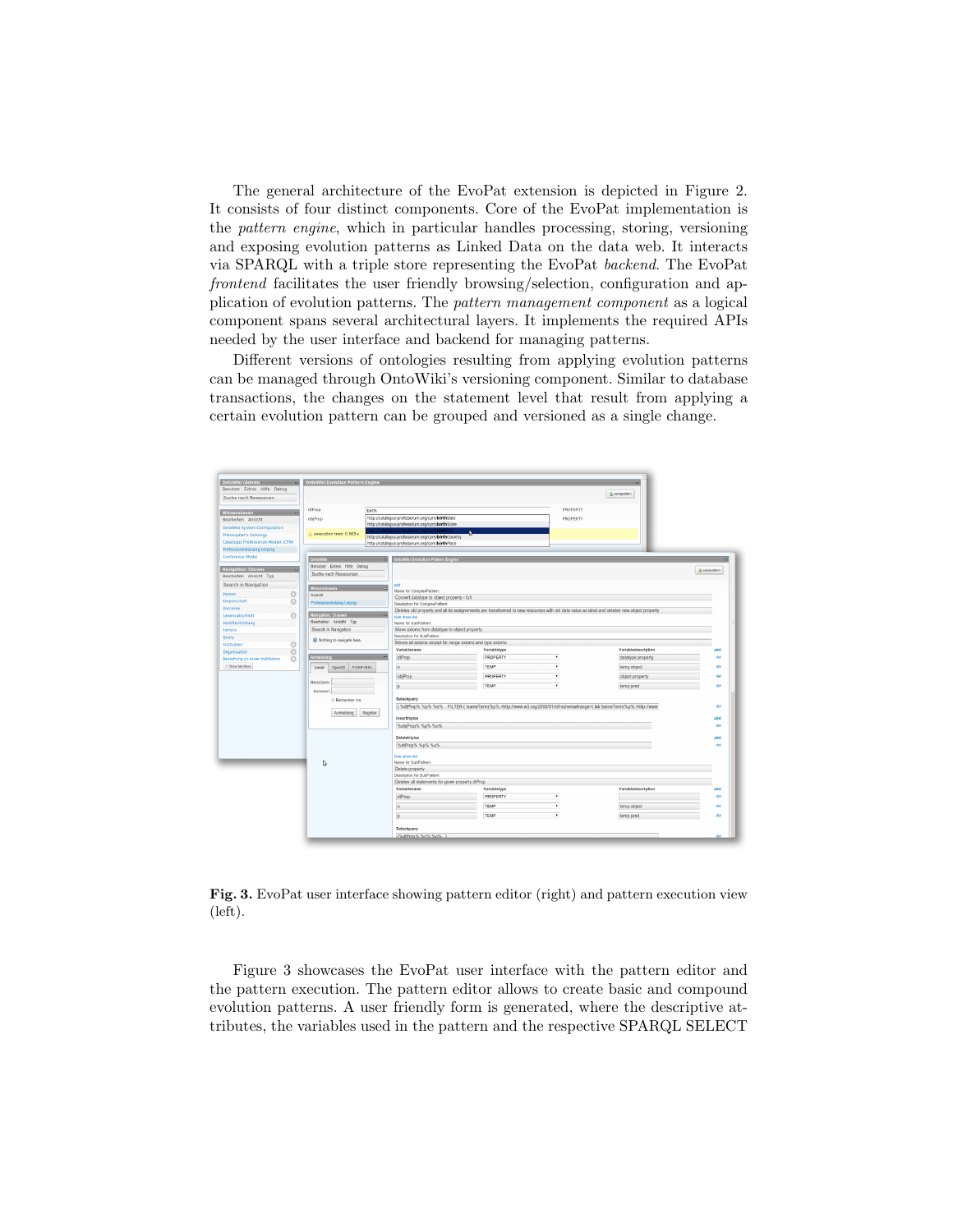and UPDATE queries can be filled in. For pattern execution (as shown in the upper left part of Figure 3), the EvoPat implementation generates a form based on the variables definition of the evolution pattern at hand. Employing the typing of the variable a type ahead search simplifies the selection of concrete values for the variables.

Scalability evaluation. One of the main goals of developing EvoPat was to push as much of the evolution pattern processing down to the triple store. In order to evaluate whether EvoPat lives up to this promise we evaluated the processing of selected evolution patterns with different knowledge base sizes. The results of the evaluation are summarized in Table 3. We used the Catalogus Professorum Lipiensis knowledge base and simply created three different versions of it in different sizes, by simply copying the data. The results of the performance evaluation show, that the evolution pattern processing grows linearly with the knowledge base size. As a consequence, EvoPat can be used with arbitrarily large knowledge bases, the performance of the evolution pattern processing primarily depends on the speed of the underlying triple store.

|                                  |        | pattern exec. [s] affect. rsrc. [pcs] throughput $\left[\frac{\text{pcs}}{s}\right]$ |       |
|----------------------------------|--------|--------------------------------------------------------------------------------------|-------|
| KB size: $1 \times 150K$ triples |        |                                                                                      |       |
| Datatype to Object Property      | 8.593  | 1300                                                                                 | 151.3 |
| Class merging                    | 5.949  | 1500                                                                                 | 252.1 |
| KB size: $3 \times 150K$ triples |        |                                                                                      |       |
| Datatype to Object Property      | 24.813 | 3900                                                                                 | 157.2 |
| Class merging                    | 17.753 | 4500                                                                                 | 253.4 |
| KB size: $5 \times 150K$ triples |        |                                                                                      |       |
| Datatype to Object Property      | 39.822 | 6500                                                                                 | 163.2 |
| Class merging                    | 30.603 | 7500                                                                                 | 245.1 |

Table 3. Scalability evaluation with two compound patterns on Catalogus Professorum Lipsiensis. The benchmarks were performed in three different sizes of the original knowledge base: original size (150K triples),  $3 \times$  the size (450K triples),  $5 \times$  the size (750K triples). Figures are quoted for two patterns each KB size.

# 5 Related Work

Ontology evolution has constantly been under research during the past two decades. In recent years a ramp-up could be observed due to Semantic Web research activity, thus providing a more user-centric view on ontology evolution.

A comprehensive overview on the field of ontology change is given in [4]. The authors conduct an extensive literature review, extracting and defining common vocabulary as a base for discussion. They define ontology evolution as a "response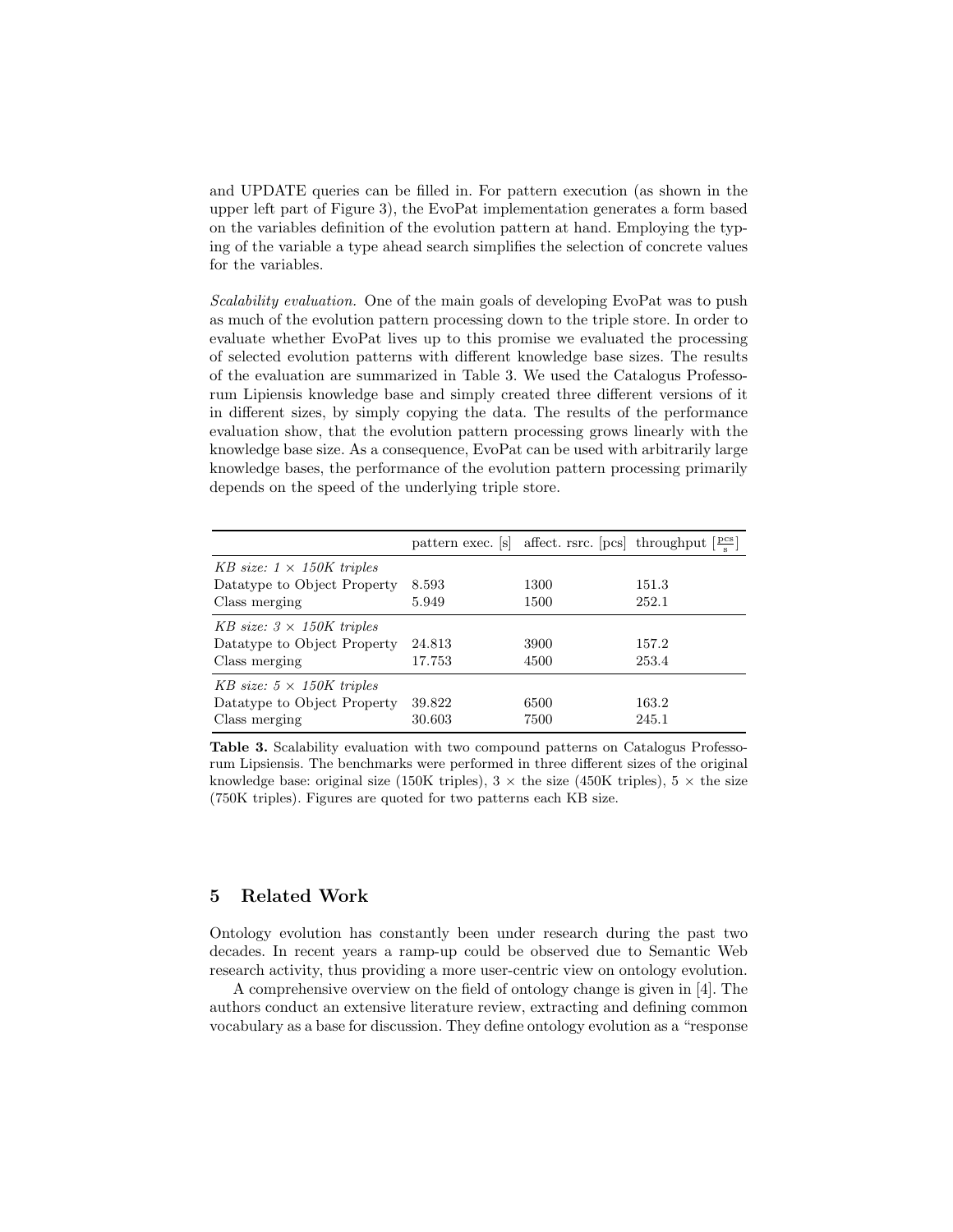to a change in the domain or conceptualization". The term ontology evolution, as used in this paper, covers what Flouris et al. refer to as ontology translation and by which they mean changes in the syntactical representation of the ontology (e. g. changing the URI of a resource).

To the best of our knowledge, there is no existing approach for formally specifying modular evolution patterns in a declarative manner. The most closely related approach in this regard is a categorization of pattern-based change operators in [7]. The paper defines four levels of abstraction of an ontology (element, element context, domain-specific and generic abstract level) to whose elements the said operators can be applied. Taking into account the Semantic Web infrastructure, our approach defines an additional level on the representation layer.

Stojanovic et al. in [12] define three requirements for ontology evolution: 1) ensuring consistency, 2) allowing the user supervision of evolution and 3) advice for continuous ontology refinement. In addition, the authors identify six phases of ontology evolution, namely 1) capturing, 2) representation, 3) semantics of change, 4) implementation, 5) propagation and 6) validation of changes. The KAON API<sup>3</sup> , implementing the approach, also introduced by the authors. Furthermore, they identify the need for representing changes on different levels of granularity. To cope with different methods of applying changes to an ontology, they introduce basic evolution strategies, which define the steps of a complex evolution process. For a given change request there are usually more than on applicable strategy, resulting in different ontologies. Seen in a broader sense, these basic evolution strategies can be combined into so called advanced evolution strategies, of which they introduce four. Our compound patterns are similar in nature to Stojanovic's basic evolution strategies, but differ in the inclusion of explicit declarative semantics by means of SPARQL/Update queries.

An interesting approach to ontology evolution with particular respect to consistency management is given by Djedidi and Aufaure [3]. They propose a process model, an attached pattern and a versioning layer. If applying a change pattern results in a match to an inconsistency pattern, an alternative pattern is automatically applied by the proposed system. Furthermore, a quality assessment step is integrated into the process. The system can thus alleviate the need for user interaction by applying quality-improving patterns in an automated fashion.

Noy and Klein determine in [10] to what extent ontology evolution resembles schema evolution, which has been extensively researched in the database community. By arguing that different versions of an ontology have to be kept in parallel, they conclude that the traditional distinction between schema evolution and schema versioning is not applicable to ontology evolution and ontology versioning. Even though, EvoPat distinguishes between versioning and evolution, both subsystems are closely related and cannot be used exclusively. All evolutionary changes are automatically versioned and can be reverted at any time.

A declarative update language for RDF graphs, named RUL is defined in [8]. RUL is based on RQL and RVL and ensures consistency on the RDF and RDFS

 $^3$  http://kaon.semanticweb.org/developers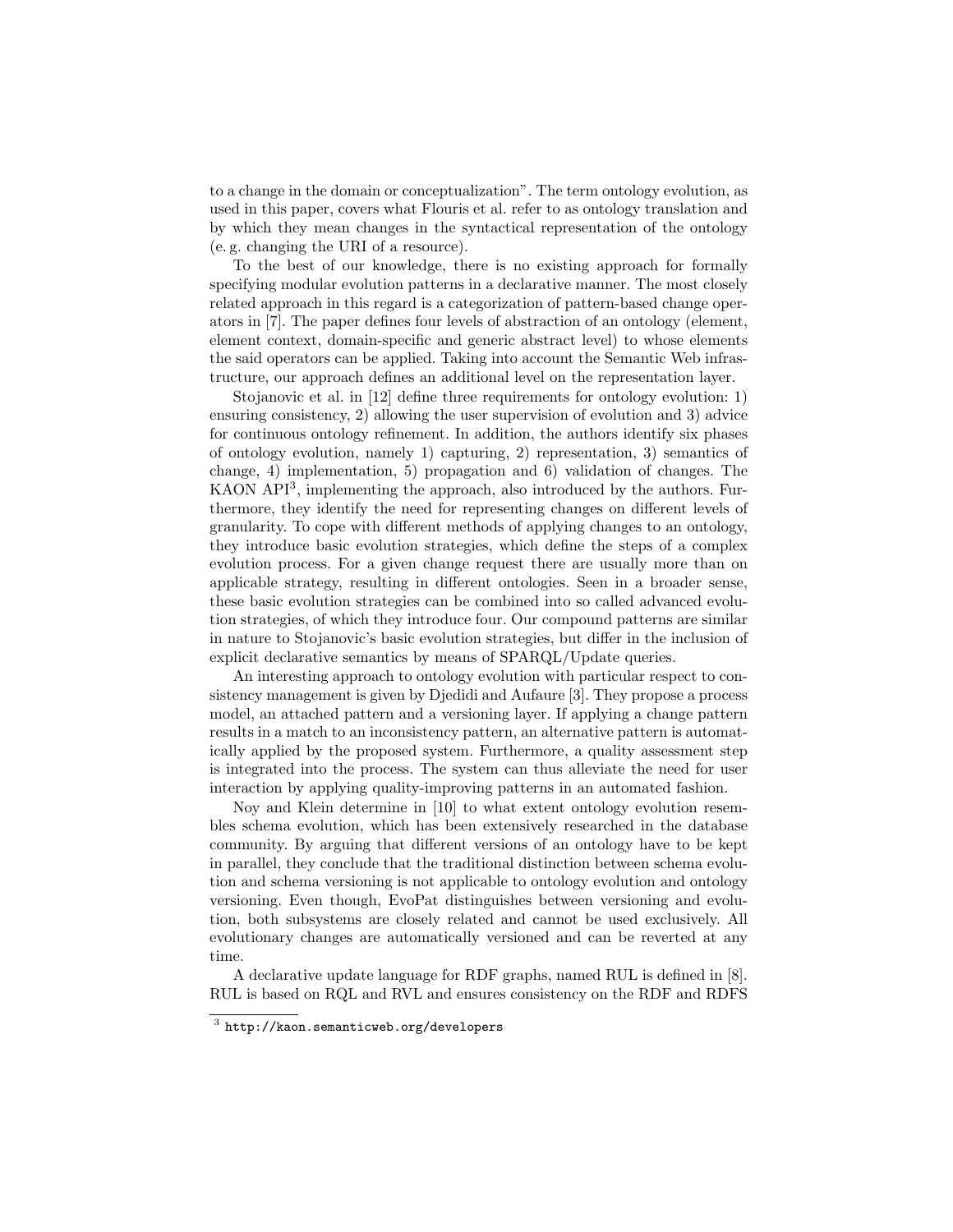levels. It, therefore, contains primitive, set-oriented and complex updates as compositions of primitive or complex ones. Primitive RUL updates are similar in expressiveness to SPARQL 1.1 updates. Complex updates are expressed by means of fine-grained updates on class and property instance level. Our basic evolution patterns with variable placeholders are similar to the set-oriented RUL updates (i. e. repeating the same query for several bindings). Additionally, we, however, define a functional extension that allows for arbitrarily replacing entities in a preprocessor-like manner.

Finally, applying the software engineering concept of code smell [5] to ontologies has been inspired by the work of Rosenfeld et al. [11]. They use bad smells in a Semantic Wiki context for triggering refactoring operations.

# 6 Conclusion and Future Work

We introduced an approach to pattern-based evolution of RDF knowledge bases. By considering the complete stack of Semantic Web knowledge representation techniques including its syntactic infrastructure as opposed to just the ontology layer, our approach fulfills additional requirements identified for example in user interviews (cf. Section 3). We provide a concrete implementation that leverages the plug-in architecture of OntoWiki<sup>4</sup>, our semantic collaboration platform and framework. Thus, our implementation can make use of existing functionality of the OntoWiki framework like versioning of RDF knowledge bases.

Currently, EvoPat only ensures consistency through the definition of consistency-preserving patterns by the knowledge engineer. User-defined patterns can, however, lead to inconsistent knowledge bases. An approach that ensures consistency by proposing only those patterns whose application will not result in an inconsistent ontology, would thus be desirable.

As opposed to bad smells, which indicate modeling problems, a promising approach is also to share and reuse modeling best practices. A problem which has to be solved in this regard, is the formalization and elicitation of a user's modeling requirements.

A related idea for future work is the consumption of Linked Data. Our current implementation publishes evolution patterns on the Data Web but makes no use of gathering further information about resources. Doing so, could deliver hints for the applicability of specific patterns.

In a number of application projects we learned, that a key factor for the success of a knowledge engineering project is the efficient co-design of knowledgebases and knowledge-based applications. Through the declarative definition of evolution with EvoPat it becomes possible to (semi-)automatize this co-design, since a knowledge base refactoring can trigger code refactoring and vice versa.

<sup>4</sup> Online at http://code.google.com/p/ontowiki/wiki/ExtensionCookbook